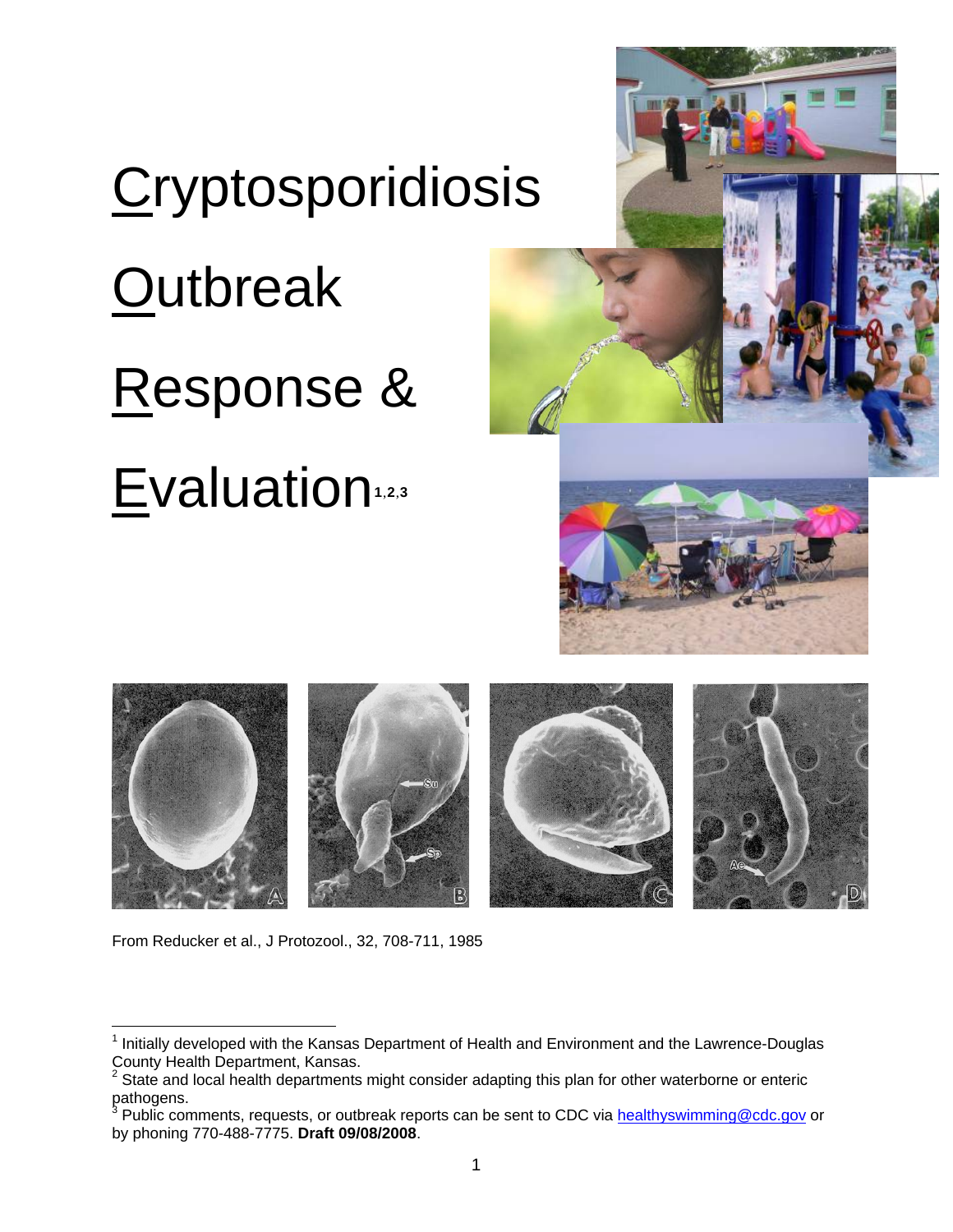# **Cryptosporidiosis Outbreak Response & Evaluation (CORE) Guidelines**[4](#page-1-0)

Outbreak and case reporting data for cryptosporidiosis document increases in transmission of the parasite, *Cryptosporidium*, over the last 2 decades. This is in part due to the parasite's low infectious dose, potential for zoonotic transmission, presence in the natural environment, small size that challenges water filtration systems, and its high resistance to chlorine disinfection. As a result this parasite has become the leading cause of outbreaks associated with disinfected swimming venues (e.g., pools, waterparks, interactive fountains). Recent trends in transmission of *Cryptosporidium* illustrate its ability to cause community-wide outbreaks (e.g., United States, Australia). This propensity to expand community-wide from traditional swimming pool-related transmission to child care programs and person-to-person transmission prompted creation of guidance to potentially reduce this risk. CDC has worked since 2003 with multiple outbreak investigation partners to develop and refine guidance for reducing the risk of a community wide cryptosporidiosis outbreak. These guidelines suggest changing the traditional outbreak response. The guidelines suggest setting a disease threshold for early institution of prevention and control activities rather than waiting for an outbreak investigation to implicate a site of transmission before implementing such measures. The guidance suggests that expansion of *Cryptosporidium* transmission, like other enteric pathogens, may be controlled by environmental (e.g., hyperchlorination) and behavioral interventions (e.g., community-wide awareness raising program). Such interventions do not necessarily require extensive data gathering prior to implementation as is the case with clinical control measures. Therefore, early intervention can be more readily warranted and is more likely to reduce the risk of community-wide spread.

Lessons learned from community-wide outbreaks of cryptosporidiosis<sup>[5](#page-1-1)</sup>, and shigellosis<sup>[6](#page-1-2)</sup>, underscore the importance of pre-planning and rapid response and highlight that implementation of an early response does not require prior identification of the outbreak source. Pre-planning entails taking steps before the cryptosporidiosis season begins, establishing a communication plan with community partners that might be impacted by cryptosporidiosis, and educating those partners and the public on prevention of Cryptosporidium transmission. If a preset disease threshold (e.g., 2–3-fold increase in case-reports over previous 5 years) is exceeded, then public health staff can rapidly communicate with and mobilize community partners to potentially prevent transmission in settings beyond the site of primary transmission. By making public health action dependent on exceeding a threshold rather than identifying an outbreak source, response time can be reduced. This paradigm shift in the trigger for public health response could potentially reduce the chance of community-wide spread of cryptosporidiosis in the future.

The guidelines for health departments are divided into three sections for 1) health departments, 2) aquatics operators/managers, and 3) child care program operators. Each of these three sections is organized into three parts:

PREPARATION: Before a significant increase in cases or an outbreak is detected ACTION: Once the preset disease threshold is exceeded or an outbreak is detected POST-RESPONSE EVALUATION: After a significant increase in cases or an outbreak is controlled

 $\overline{a}$ 

<span id="page-1-0"></span> $<sup>4</sup>$  State and local health departments might consider adapting this plan for other waterborne or enteric pathogens.</sup>

<span id="page-1-1"></span><sup>&</sup>lt;sup>5</sup> CDC. Community cryptosporidiosis outbreak — Utah, 2007. (2008) MMWR 57:989-993.

<span id="page-1-2"></span><sup>&</sup>lt;sup>6</sup> Mohle-Boetani JC, Stapleton M, Finger R, et al. Communitywide shigellosis: control of an outbreak and risk factors in child day-care centers. Am J Public Health 1995;85:812–6.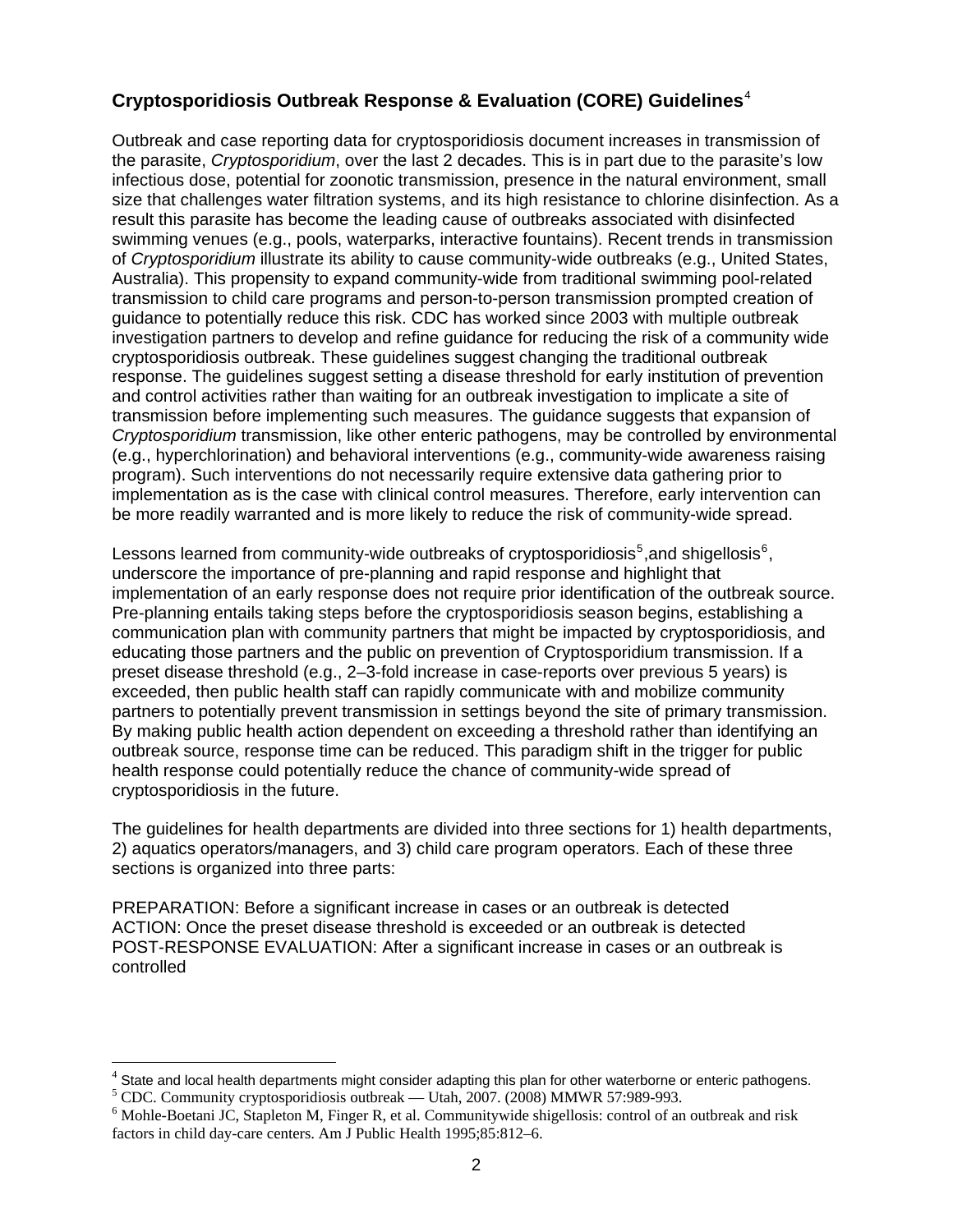# **1. State/Local Health Departments**

Optimizing the impact of these recommendations calls on health departments to take the following steps **before an increase in cases or an outbreak is detected**:

- 1. Establish good communication and strong working relationships both within the health department (particularly among epidemiologists, environmental health specialists, health communication specialists, and laboratorians) with other health departments, and with community partners that might be affected by a cryptosporidiosis outbreak.
- 2. Make public health response dependent on exceeding a threshold rather than identifying the source of transmission — i.e., set a disease action threshold (e.g., 2–3 fold increase over baseline over the previous five years) and once it is exceeded (or an outbreak is detected), notify and mobilize community partners to implement intensified control measures.

# **PREPARATION: Before a significant increase in cases occurs or an outbreak is detected**

- Develop a communication plan for internal and external partner interaction.
- Implement the communication plan to establish strong working relationships with:
	- $\circ$  Community partners in your jurisdiction that might be impacted by cryptosporidiosis
		- Aquatics operators/managers
		- Child care programs (CCPs)
		- Laboratories
		- Media
		- Healthcare providers, hospitals, and clinics
		- Immunocompromised persons
		- Schools
		- Nursing homes/extended care facilities
		- Restaurants and hotels/motels
		- Emergency responders (law enforcement and fire/EMT)
		- Other important community partners
	- $\circ$  Colleagues within the health department (particularly among epidemiologists, environmental health officials, health communication specialists, and laboratorians)
		- Encourage colleagues of different public health disciplines to collaborate and develop a strategy for how to optimally mount a public health response.
		- Routinely involve and communicate with these partners during health event planning and response.
	- o Neighboring state/local health departments
- Maintain updated e-mail, fax, and/or phone lists for community partners, colleagues within the health department, and neighboring sister state/local health departments.
- Set the disease action threshold (e.g., 2–3 fold increase over baseline for the previous 5 years) at which community partners are notified and mobilized to implement intensified control measures.
- Educate community partners about:
	- o Cryptosporidiosis, how *Cryptosporidium* is transmitted, and how to prevent transmission.
	- o Intensified control measures to be implemented (see partner-specific guidance in the following sections) if the preset disease action threshold is exceeded or an outbreak is detected (e.g., implementing and enforcing diarrhea-exclusion policies, installing supplemental disinfection systems like ultraviolet light or ozone in aquatics venues.
- Collaborate with public health colleagues and community partners to educate the public about how they can help prevent *Cryptosporidium* transmission.
	- o Educate the public about healthy swimming and hand washing basics (see Appendix 1), with increased efforts during National Recreational Water Illness Prevention Week, the week before Memorial Day.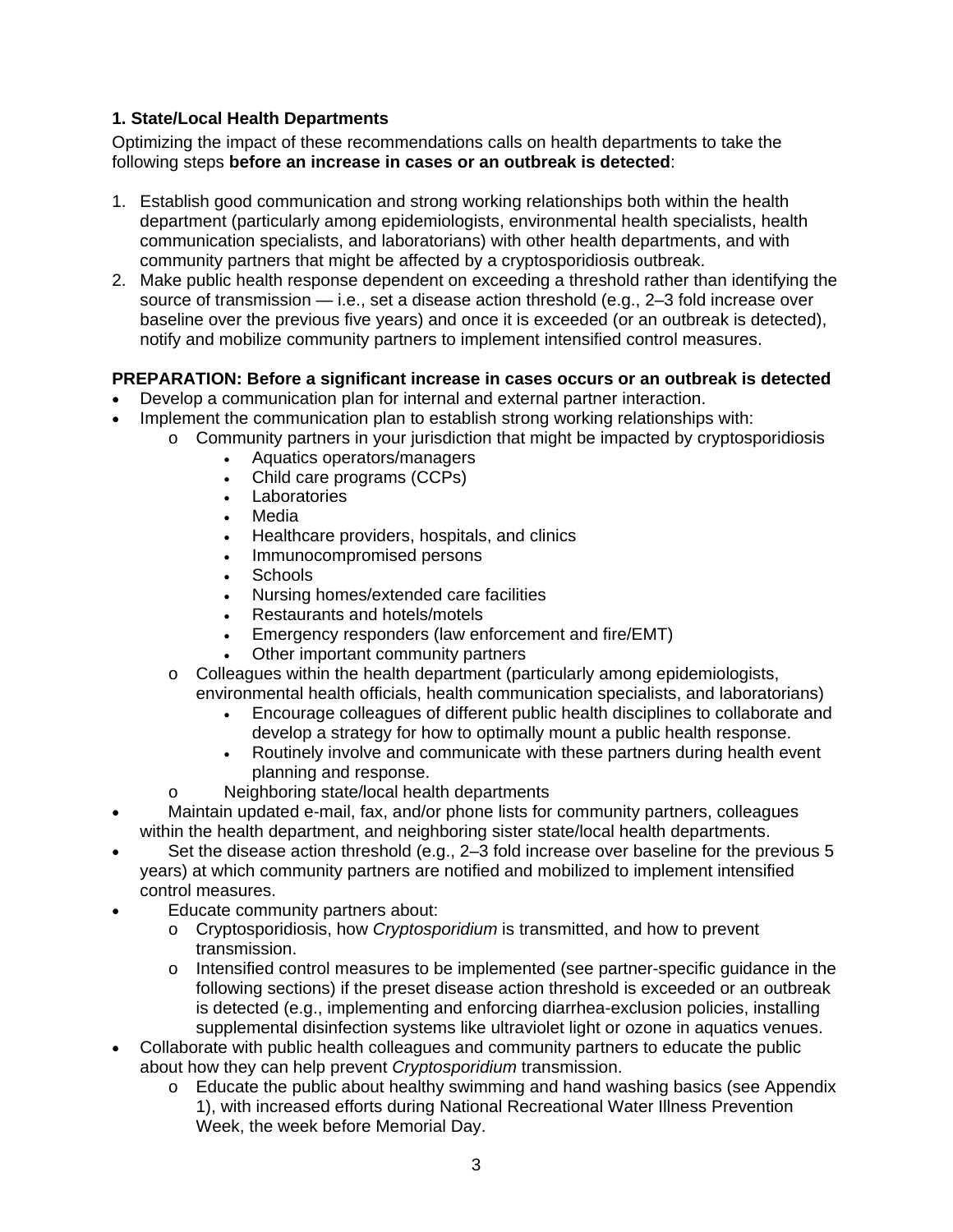- For information for the general public, visit [www.cdc.gov/healthyswimming/tools.htm](http://www.cdc.gov/healthyswimming/tools.htm) and [www.cdc.gov/healthyswimming/swimmer\\_protection.htm](http://www.cdc.gov/healthyswimming/swimmer_protection.htm).
- For information specifically for immunocompromised persons, visit <http://www.cdc.gov/crypto/ic.html>.
- Develop health communications materials for cryptosporidiosis control and outbreak response.
	- o Check out other resources at [www.cdc.gov/crypto](http://www.cdc.gov/crypto) and [www.cdc.gov/healthyswimming](http://www.cdc.gov/healthyswimming). If the posted materials do not meet your health department's needs, contact CDC's Parasitic Diseases Branch (CDC) at 770-488- 7775 for assistance in developing and posting resources that do.
- Check out additional outbreak-response resources at [www.cdc.gov/healthyswimming/rwi\\_outbreak.htm.](http://www.cdc.gov/healthyswimming/rwi_outbreak.htm)
	- o Become familiar with resources CDC can offer (e.g., diagnostic testing and molecular typing, serology, and water testing).

## **ACTION: Once the preset disease threshold is met or exceeded or an outbreak is detected**

- Notify colleagues within the health department (particularly epidemiologists, environmental health specialists, health communication specialists, and laboratorians) that the disease action threshold has been exceeded or an outbreak has been detected.
	- o Include representatives from different public health disciplines in conference calls and share written communication about notifying and mobilizing community partners of the need to implement intensified control measures.
- Notify and mobilize community partners to implement intensified control measures (see partner-specific guidance in following sections). Contact community partners using current e-mail, fax, and/or phone lists.
- Reinforce educational efforts on healthy swimming and hand washing basics (see Appendix 1).
	- $\circ$  Engage the media to help disseminate these public health messages (see 5. Media).
- Share information with neighboring state/local health departments. If your health department is low on resources, other public health agencies might be able to assist.
- Alert CDC/PDB for assistance with identified needs unmet by resources posted on the Cryptosporidiosis and Healthy Swimming websites (e.g., testing clinical specimens and environmental samples and developing specific health communication materials).

# **POST-RESPONSE EVALUATION: After a significant increase in cases or an outbreak is controlled**

- Report the disease outbreak to CDC (*for state health departments only*).
	- o Report a waterborne disease outbreak to CDC.
		- Go to [www.cdc.gov/healthyswimming/downloads/cdc\\_5212\\_waterborne.pdf](http://www.cdc.gov/healthyswimming/downloads/cdc_5212_waterborne.pdf) for the reporting form.
		- Report waterborne disease outbreaks electronically via the National Outbreak Reporting System (NORS), which should be available in early 2009.
		- o Report a foodborne disease outbreak in the Electronic Foodborne Outbreak Reporting System, or EFORS, and then in NORS once available.
		- o Report a person-to-person disease outbreak by contacting CDC/PDB and then via NORS once available.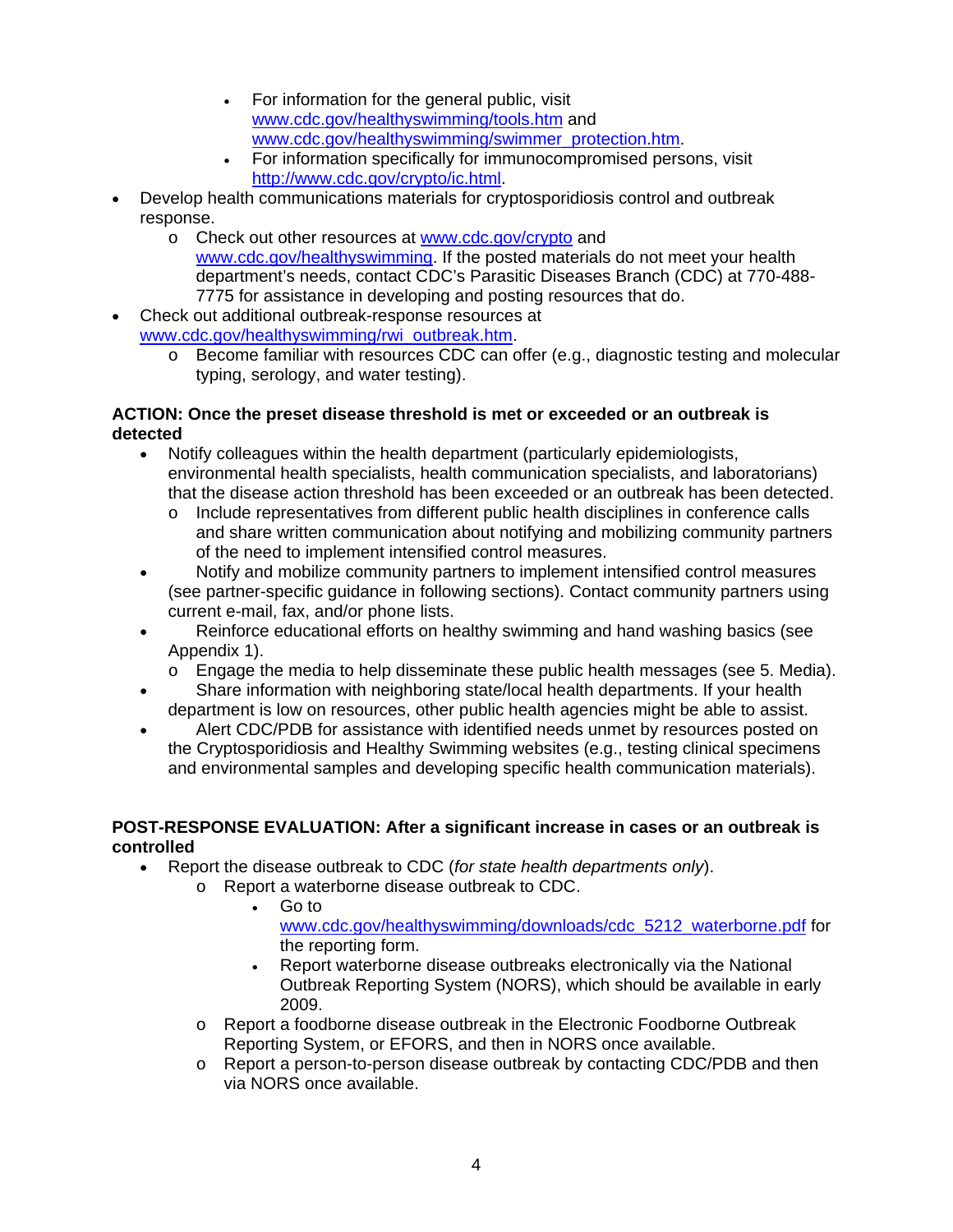- Encourage community partners to establish, implement, and enforce policies that prevent *Cryptosporidium* transmission (e.g., all child care programs should have diarrhea-exclusion policies for attendees and staff).
- Encourage community partners to supplement every-day control measures that prevent *Cryptosporidium* transmission (e.g., aquatics operators/managers should supplement conventional chlorination and filtration with treatments such as ultraviolet radiation and ozone, which are known to inactivate *Cryptosporidium*), if they have not already done so.
- Share lessons learned with CDC/PDB [\(healthyswimming@cdc.gov\)](mailto:healthyswimming@cdc.gov). This document and other resources on the CDC's Cryptosporidiosis and Healthy Swimming websites were developed in response to needs identified by other state/local health departments during previous outbreak investigations. Sharing your experiences and insights will help improve these resources for the next health department investigating an increase in cryptosporidiosis case reporting or an outbreak.
- Return to steps listed under *PREPARATION: Before a significant increase in cases or an outbreak is detected***.**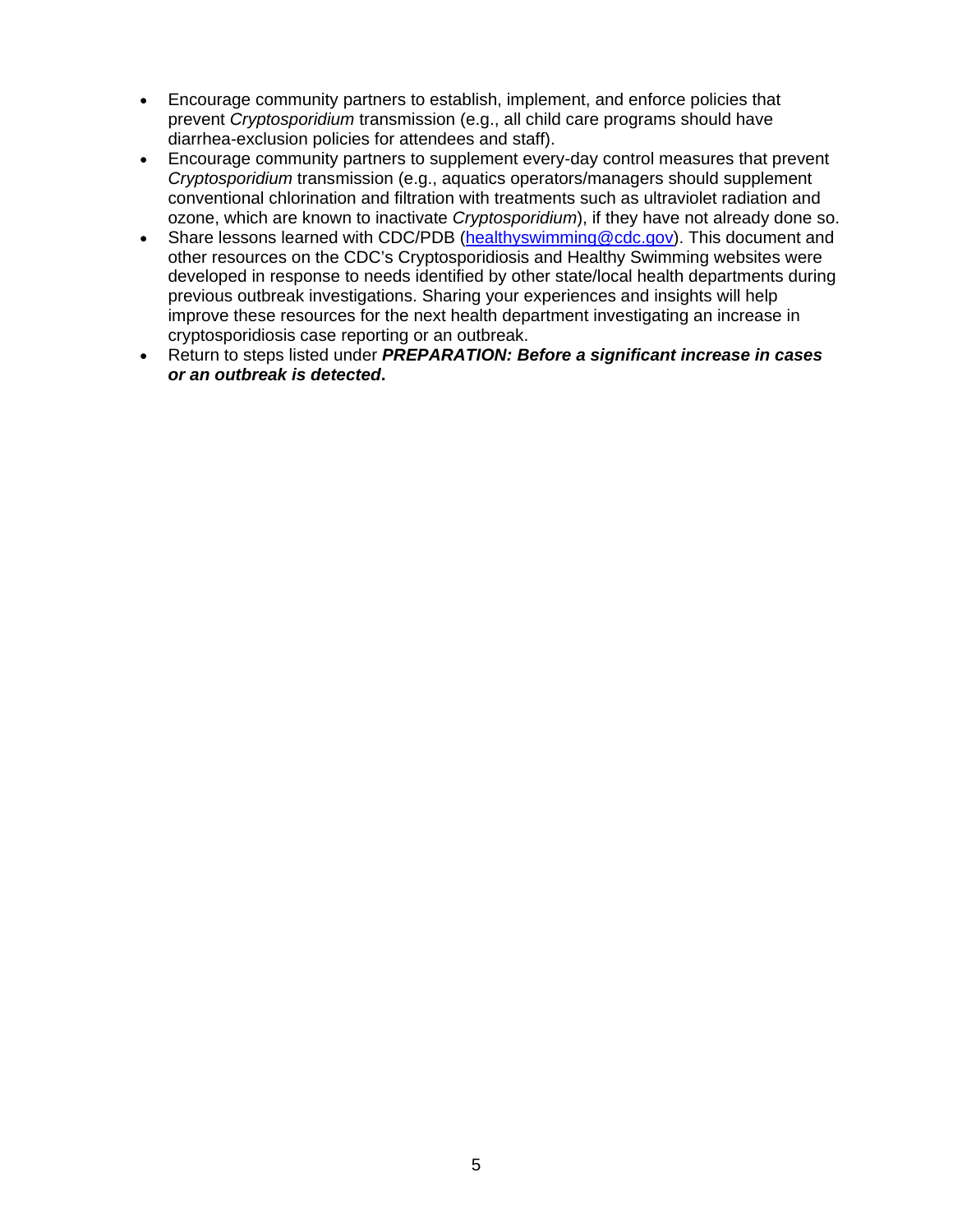## **2. Aquatics Operators/Managers**

Transmission of *Cryptosporidium* peaks in the late summer/early fall, which tracks with the summer swim season. Preventing *Cryptosporidium* contamination of water in pools, water parks, interactive fountains, etc. (i.e., treated recreational water venues) is as important as instituting engineering control measures (e.g., an in-line ultraviolet [UV] radiation or ozone treatment system) to supplement conventional chlorination and filtration and inactivate *Cryptosporidium*. [7](#page-5-0) Swimmers are the source of the *Cryptosporidium* contamination and should be engaged to help prevent waterborne transmission of the parasite. Findings from focus group discussions with parents of young children indicate that the parents 1) do not think of swimming as communal bathing or recognize the shared nature of the water used for swimming, 2) do not know that treated recreational water can potentially transmit illness, and 3) think that chlorine kills all pathogens immediately so that treated recreational water is essentially "sterile."<sup>[8](#page-5-1)</sup> Such beliefs likely lead to risky swimming behaviors, such as swimming while ill with diarrhea and swallowing the water.

## **PREPARATION: Before a significant increase in cases occurs or an outbreak is detected**

- Maintain updated contact information (e.g., e-mail, fax, and/or phone list) for aquatics operators/managers in your jurisdiction.
- Educate aquatics operators/managers about:
	- o Cryptosporidiosis, how *Cryptosporidium* is transmitted at aquatics venues, and how to prevent transmission at aquatics venues
		- See control measures listed in Appendix 2a.
	- o Intensified control measures that aquatics operators/managers will need to implement if the preset disease action threshold is exceeded or an outbreak is detected.
		- See control measures listed in Appendix 2b.
- Collaborate with aquatics operators/managers to educate the public about healthy swimming basics (e.g., not swimming while ill with diarrhea). See Appendix 1.
	- o Check out educational resources available at [www.cdc.gov/healthyswimming/health\\_materials.htm](http://www.cdc.gov/healthyswimming/health_materials.htm).
	- o Increase educational efforts during National Recreational Water Illness (RWI) Prevention Week, the week before Memorial Day.
		- Visit [www.cdc.gov/healthyswimming/rwi\\_prevention\\_week.htm](http://www.cdc.gov/healthyswimming/rwi_prevention_week.htm) for RWI Prevention Week resources.
- Develop health communications materials for cryptosporidiosis control and outbreak response specific to aquatics venues (e.g., posters about healthy swimming basics to be hung up at aquatics facilities in places where patrons can easily see and read them before entering the facility and water).
	- o Check out resources at [www.cdc.gov/crypto](http://www.cdc.gov/crypto) and [www.cdc.gov/healthyswimming.](http://www.cdc.gov/healthyswimming) If the posted materials do not meet your health department's needs, contact CDC/PDB at 770.488.7775 for assistance in developing and posting resources that do.

## **ACTION: Once the preset disease threshold is met or exceeded or an outbreak is detected**

• Notify and mobilize aquatic venues operators/managers in your jurisdiction to implement intensified control measures. See intensified control measures listed in Appendix 2b.

<span id="page-5-0"></span> 7 CDC. Cryptosporidiosis Outbreaks Associated with Recreational Water Use — Five States, 2006. *MMWR* 2007;56(29);729–732. Available at: [www.cdc.gov/mmwr/preview/mmwrhtml/mm5629a1.htm](http://www.cdc.gov/mmwr/preview/mmwrhtml/mm5629a1.htm).

<span id="page-5-1"></span><sup>8</sup> Beach MJ. Waterborne: Recreational Water. In: Fayer R, Xiao L, eds. *Cryptosporidium* and Cryptosporidiosis, Second Edition. Boca Raton, FL: CRC Press; 2008:335-369.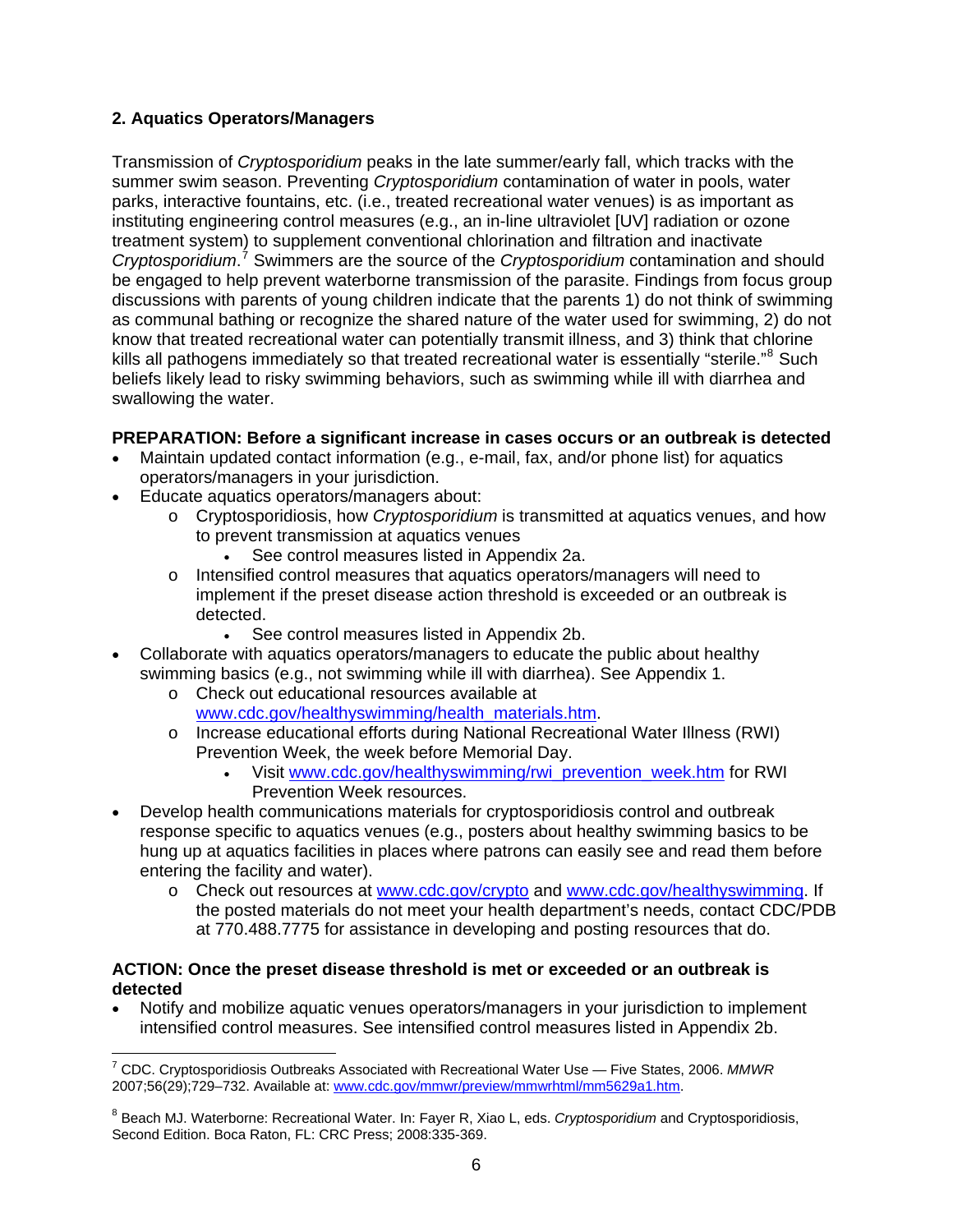- Distribute health communications materials.
- Confirm that aquatics operators/mangers have implemented the intensified control measures.
- Consider community-wide hyperchlorination of pools, water parks, interactive fountains, and other treated venues.

## **POST-RESPONSE EVALUATION: After a significant increase in cases occurs or an outbreak is controlled**

- Notify aquatics operators/managers that the significant increase in cases or the outbreak has been controlled.
- Debrief with aquatics operators/managers.
	- o Identify barriers to control measures and brainstorm how to best address/overcome them.
	- o Discuss how well communication worked between public health and aquatics operators/managers and what can be done to improve it.
	- o Determine how to improve health communication messages and their dissemination.
- Modify strategies (based on the information shared during the debriefing) to:
	- o Implement control measures and
	- o Communicate with aquatics operators/managers.
- Revise and distribute health communication messages and modify strategies to disseminate them to the public based on information shared during the debriefing.
- Share lessons learned with CDC/PDB (healthyswimming  $@{\rm cdc.}$ gov), particularly regarding factors contributing to the increase in cases/outbreak (e.g., those identified during an environmental investigation of the aquatics venues implicated in the epidemiologic investigation).
- Encourage aquatics operators/managers to supplement conventional chlorination and filtration with treatments known to inactivate *Cryptosporidium* (e.g., an in-line UV radiation or ozone system), if they have not already done so.
- Encourage aquatics operators/managers to establish, implement, and enforce diarrheaexclusion policies for patrons and staff, if they have not already done so.
- Return to steps listed under *PREPARATION: Before a significant increase in cases or an outbreak is detected***.**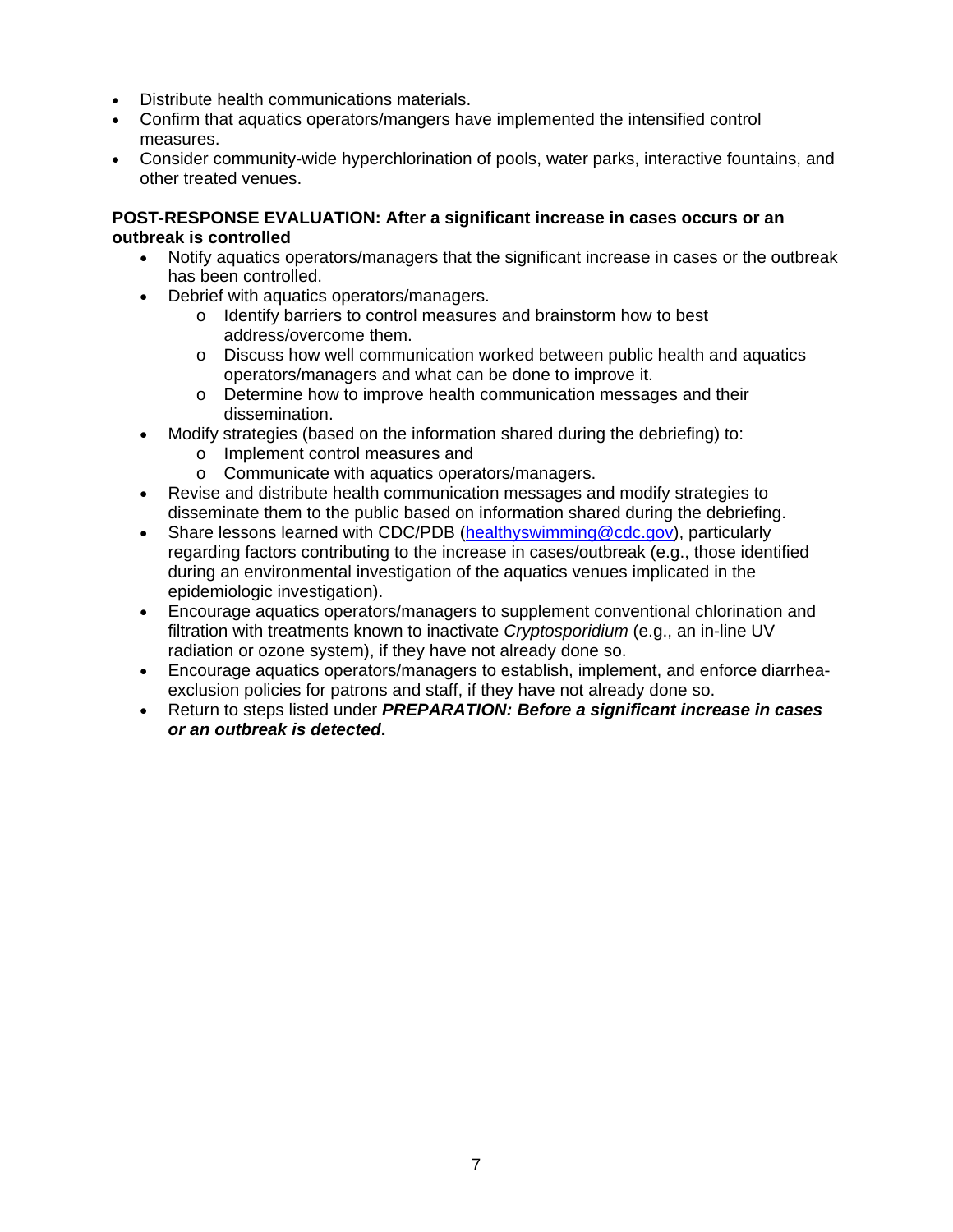# **3. Child Care Program (CCP) Operators**

Cryptosporidiosis is most common among young children who are not toilet trained and their caregivers, and those who change their diapers.<sup>[9](#page-7-0),[10](#page-7-1)</sup> This underscores the need for CCP operators (this included residential and non-residential settings) to implement control measures to decrease the likelihood of transmission among attendees and staff and use disinfectants effective against *Cryptosporidium*. Encourage CCP operators to establish, implement, and enforce policies regarding diarrhea-exclusion for attendees and staff, hand washing, diaper changing and disposal, and water-related play activities (e.g., prohibiting the use of fill-and-drain pools). Additionally, CCP operators should use hydrogen peroxide to disinfect diaper-changing areas, toys, etc during an outbreak of cryptosporidiosis. Bleach solutions, which are commonly used for disinfection in CCPs, are not effective against the chlorine-resistant parasite. Of note, alcohol-based hand gels and sanitizers are also not effective against *Cryptosporidium*.

## **PREPARATION: Before a significant increase in cases/an outbreak is detected**

- Maintain updated contact information (e.g., e-mail, fax, and/or phone list) for CCP operators in your jurisdiction.
- Educate CCP operators about
	- o Cryptosporidiosis, how *Cryptosporidium* is transmitted at CCPs, and how to prevent transmission at CCPs as well as
	- o Intensified control measures that CCP operators will need to implement if preset disease action threshold is met or exceeded or an outbreak is detected.
		- See control measures listed at [www.cdc.gov/crypto/daycare/outbreak.html](http://www.cdc.gov/crypto/daycare/outbreak.html) or in Appendix 3b.
		- During outbreaks, stress the importance of using hydrogen peroxide to disinfect diaper-changing areas, toys, etc. effectively (e.g., store hydrogen peroxide in opaque containers because it is light sensitive) and safely (e.g., use dedicated equipment for safe handling of hydrogen peroxide because it is incompatible with bleach).
- Collaborate with CCP operators to educate attendees' parents and guardians about cryptosporidiosis, how the infection is transmitted at CCPs, and how it can be prevented.
- Encourage CCP operators to implement the preventive measures listed at [www.cdc.gov/crypto/daycare/prevent.html](http://www.cdc.gov/crypto/daycare/prevent.html) or in Appendix 3a.
- Develop health communications materials for cryptosporidiosis control and outbreak response specific to CCPs (e.g., letter to attendees' parents and guardians notifying them of the implementation of intensified control measures).
	- o Check out resources at [www.cdc.gov/crypto](http://www.cdc.gov/crypto) and [www.cdc.gov/healthyswimming.](http://www.cdc.gov/healthyswimming) If the posted materials do not meet your health department's needs, contact CDC/PDB at 770.488.7775 for assistance in developing and posting resources that do.

## **ACTION: Once the preset disease threshold is met or exceeded or an outbreak is detected**

• Notify and mobilize CCP operators in your jurisdiction to implement intensified control measures.

<span id="page-7-0"></span> 9 Yoder JS, Beach MJ. Cryptosporidiosis Surveillance — United States, 2003–2005. *MMWR* 2007; 56(SS-7):1–10. Available at: [www.cdc.gov/mmwr/preview/mmwrhtml/ss5607a1.htm](http://www.cdc.gov/mmwr/preview/mmwrhtml/ss5607a1.htm).<br>
<sup>10</sup> Roy SL, DeLong S, Stenzel S, Shiferaw B, Roberts J, Khalakdina A, Marcus R, Nelson R, Segler S, Shah D,

<span id="page-7-1"></span>Thomas S, Vugia D, Zansky S, Dietz V, Beach MJ, and the Emerging Infections Program FoodNet Working Group. (2004) Risk factors for sporadic cryptosporidiosis among immunocompetent persons in the United States, 1999 – 2001. J Clin Micro 42: 2944-2951.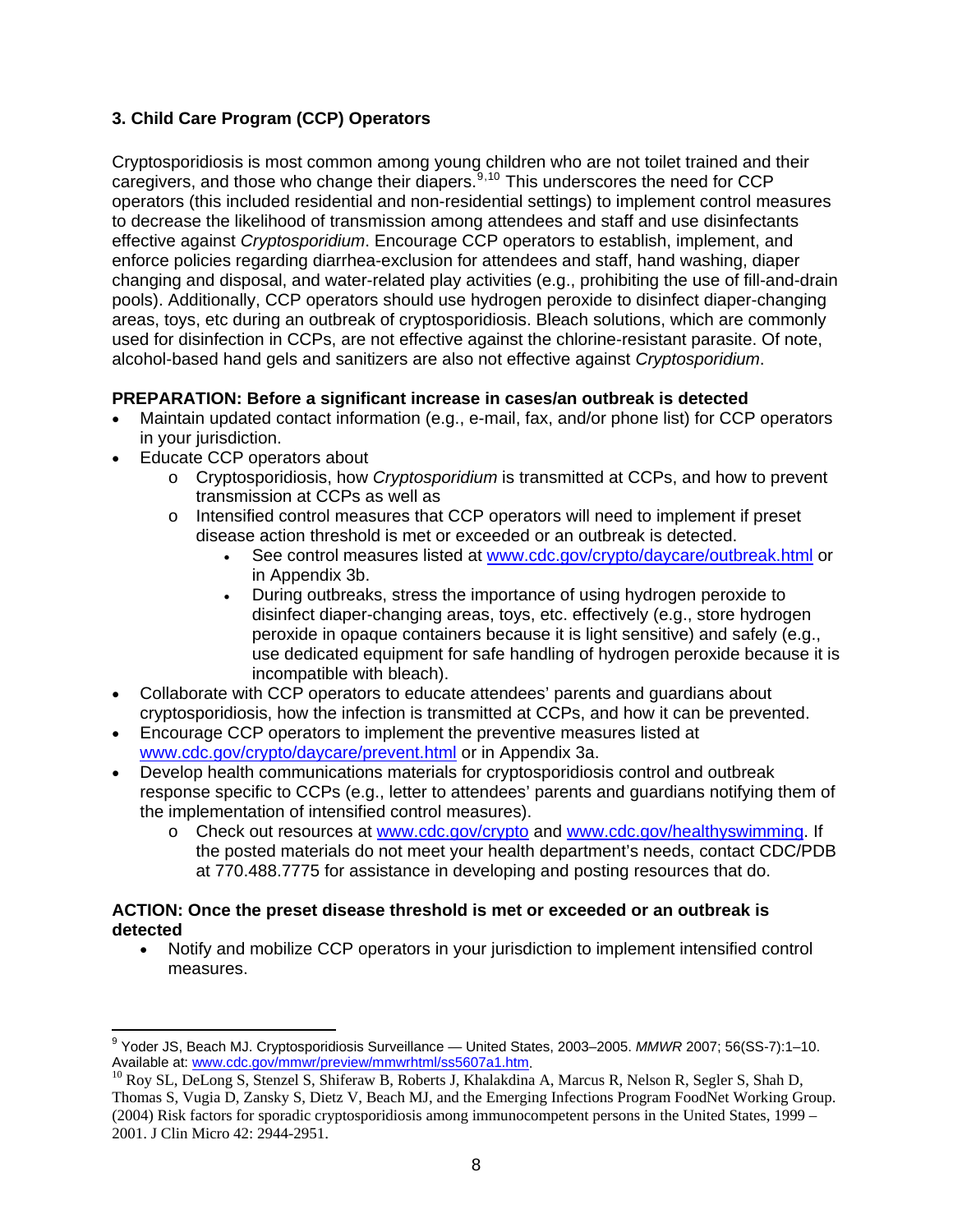- o See control measures listed at [www.cdc.gov/crypto/daycare/outbreak.html](http://www.cdc.gov/crypto/daycare/outbreak.html) or in Appendix 3b.
- Confirm that CCP operators have implemented the intensified control measures.

#### **POST- RESPONSE EVALUATION: After a significant increase in cases or an outbreak is controlled**

- Notify CCP operators that the significant increase in cases/outbreak has been controlled.
- Debrief with CCP operators.
	- o Identify barriers to control measures and brainstorm how to best address/overcome them.
	- o Discuss how well communication worked between public health and CCP operators and what can be done to improve it.
	- o Determine how to improve health communication messages and their dissemination.
- Modify strategies (based on information shared during the debriefing) to:
	- o Implement control measures.
	- o Communicate with CCP operators.
- Revise health communication messages and modify strategies to disseminate them based on information shared during the debriefing.
- Distribute modified strategies and revised health communication messages to CCP operators.
- Encourage CCP operators to establish, implement, and enforce policies regarding diarrhea-exclusion for attendees and staff, hand washing and diaper changing and disposal, and water-related play activities, if they have not already done so.
- Return to steps listed under *PREPARATION: Before a significant increase in cases or an outbreak is detected***.**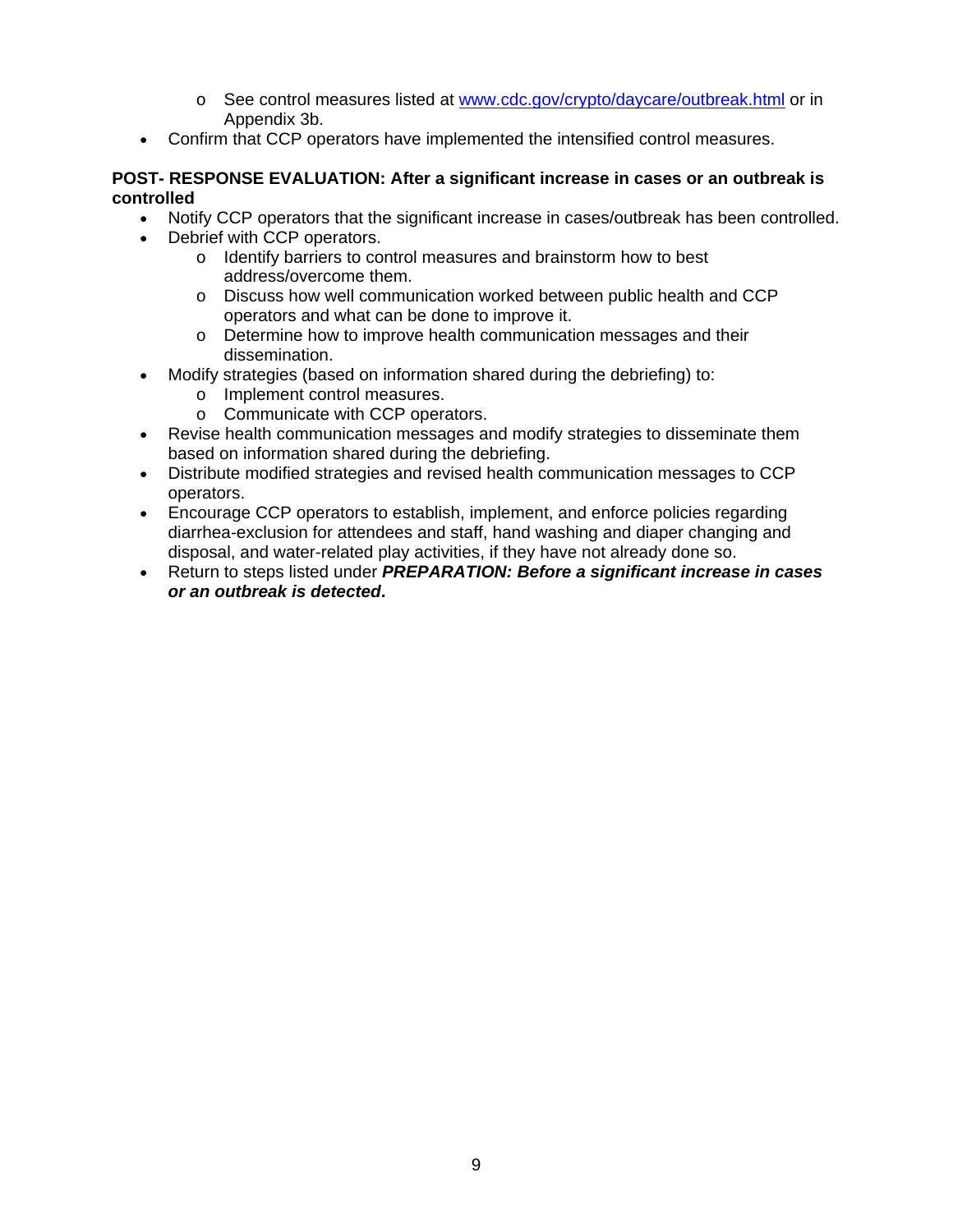## **Appendix 1- Basic Hygiene Messages for the Public**

- **Healthy Swimming ([www.cdc.gov/healthyswimming/6\\_pleas.htm\)](http://www.cdc.gov/healthyswimming/6_pleas.htm)** 
	- o **Please** do not swim when you have diarrhea. You can spread germs in the water and make other people sick.
	- o **Please** do not swallow pool water. Avoid getting water in your mouth.
	- o **Please** practice good hygiene. Shower with soap before swimming and wash your hands after using the toilet or changing diapers. Germs on your body end up in the water.
	- o **Please** take your kids on bathroom breaks or check diapers often. Waiting to hear "I have to go" may mean that it's too late.
	- o **Please** change diapers in a bathroom or a diaper-changing area and not at poolside. Germs can be spread to surfaces and objects in and around the pool.
	- o **Please** wash your child thoroughly (especially the rear end) with soap and water before swimming. Invisible amounts of fecal matter can end up in the pool.

# • **Hand Washing [\(www.cdc.gov/cleanhands/](http://www.cdc.gov/cleanhands/))**

- 1. Wet your hands with clean running water and apply soap. Use warm water if it is available.
- 2. Rub hands together to make a lather and scrub all surfaces.
- 3. Continue rubbing hands for 20 seconds. Need a timer? Imagine singing "Happy Birthday" twice through to a friend!
- 4. Rinse hands well under running water.
- 5. Dry your hands using a disposable paper towel or air dryer.
- 6. Use your disposable paper towel, if possible, to turn off the faucet.

\*\*\* NOTE: Alcohol-based hand gels and sanitizers do not kill *Cryptosporidium* (or "Crypto"), so they do not help stop the spread of Crypto. \*\*\*

- o When to wash
	- Before handling or eating food
	- After going to the bathroom
	- After changing diapers or assisting someone with toileting
	- Before and after tending to someone who is sick
	- After handling an animal or animal waste
	- After handling garbage

**Note:** Child care program attendees and staff should also wash their hands when they arrive at the child care setting. \*\*\*

• **For information about steps immunocompromised persons to reduce their risk of becoming infected with** *Cryptosporidium***, visit [www.cdc.gov/crypto/ic.html.](http://www.cdc.gov/crypto/ic.html)**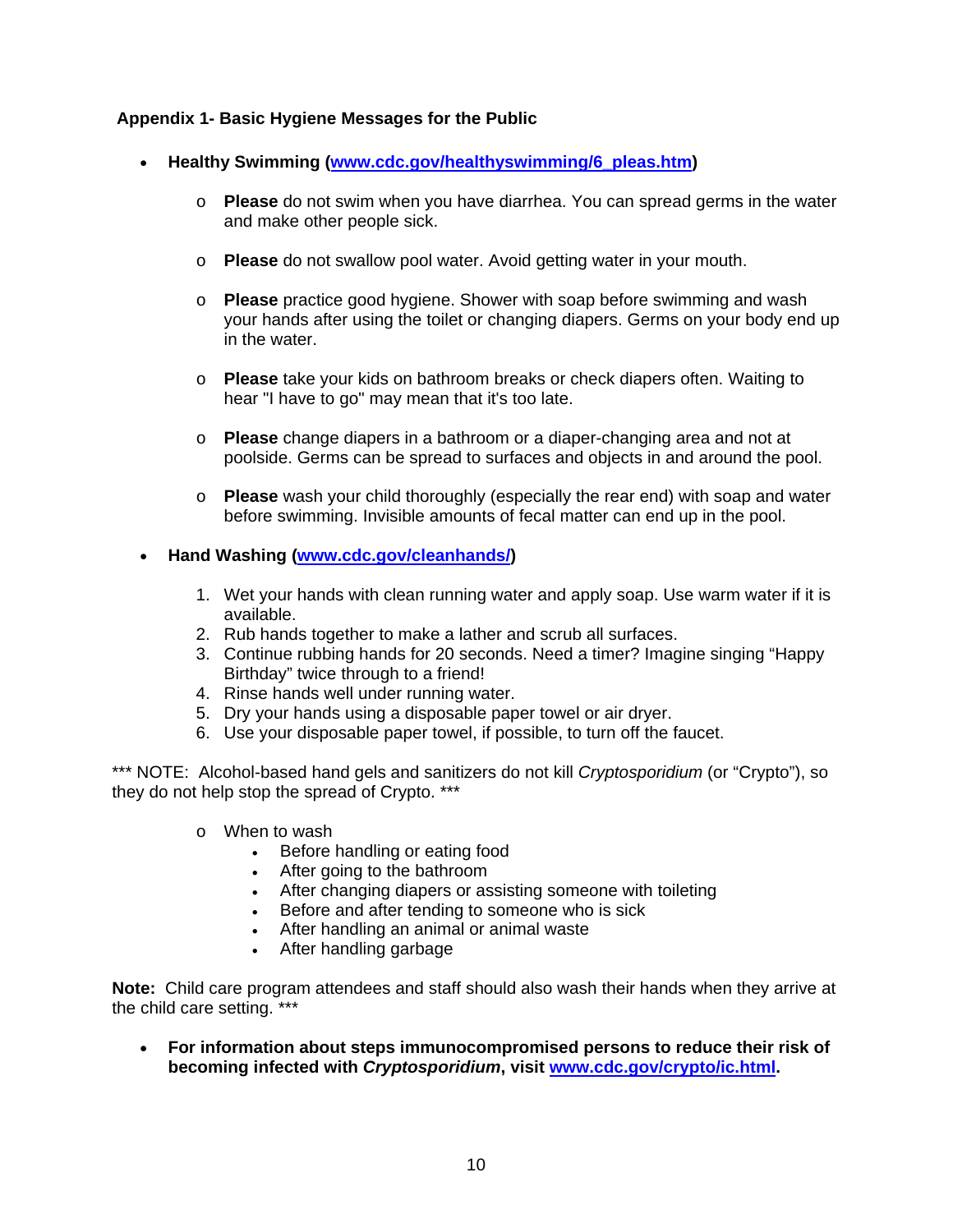## **Appendix 2a. Standard Cryptosporidiosis (Crypto) Control Measures for Aquatics Facilities**

*Cryptosporidium* or ("Crypto") is a germ that causes diarrhea (see

[www.cdc.gov/healthyswimming/pdf/cryptofacts.pdf](http://www.cdc.gov/healthyswimming/pdf/cryptofacts.pdf)). It can be spread in pools, water parks, interactive fountains, and other treated swimming venues if someone who is ill with Crypto has a diarrheal incident while in the water. Crypto is resistant to chlorine at levels that are safe for swimming. This means even well-maintained aquatics facilities can spread Crypto. The following steps can help keep Crypto out of the water:

- Establish good communication and a strong working relationship with the local health department.
	- $\circ$  Assist the health department with maintaining updated e-mail, fax and/or phone lists for aquatics operators/managers. If the health department discovers that Crypto infections are spreading in the community, these lists will allow the health department to alert you quickly of the need to take extra steps (see Appendix 2b) to help keep Crypto out of the water.
- Work with the local health department to educate patrons about Crypto, how it is spread in the water, and how they can help protect themselves and other swimmers from Crypto by following healthy swimming basics (see [www.cdc.gov/healthyswimming/6\\_pleas.htm\)](http://www.cdc.gov/healthyswimming/6_pleas.htm).
	- o Check out educational resources available at [www.cdc.gov/healthyswimming/health\\_materials.htm](http://www.cdc.gov/healthyswimming/health_materials.htm).
	- o Increase educational efforts during National Recreational Water Illness (RWI) Prevention Week, the week before Memorial Day.
		- Visit [www.cdc.gov/healthyswimming/rwi\\_prevention\\_week.htm](http://www.cdc.gov/healthyswimming/rwi_prevention_week.htm) for RWI Prevention Week resources.
- Establish, implement, and enforce diarrhea-exclusion policies for patrons and staff.
	- o Alert swim coaches to suspend swimmers who are ill with diarrhea.
	- o Consider reassigning staff ill with diarrhea to duties that do not require them to enter the water (for example, administrative duties) until their symptoms resolve.
- Develop a fecal incident response plan and train your staff on the response procedures. All diarrheal incidents are considered potential high-risk Crypto events.
	- o Check out CDC's fecal incident response recommendations at [www.cdc.gov/healthyswimming/pdf/Fecal\\_Incident\\_Response\\_Recommendation](http://www.cdc.gov/healthyswimming/pdf/Fecal_Incident_Response_Recommendations_for_Pool_Staff.pdf) [s\\_for\\_Pool\\_Staff.pdf.](http://www.cdc.gov/healthyswimming/pdf/Fecal_Incident_Response_Recommendations_for_Pool_Staff.pdf)
- Consider adding supplemental disinfection systems or actions known to kill Crypto to your regular water treatment. For example, add an in-line ultraviolet radiation or ozone treatment system or hyperchlorinate (see [www.cdc.gov/healthyswimming/pdf/Hyperchlorination\\_to\\_kill\\_Cryptosporidium.pdf](http://www.cdc.gov/healthyswimming/pdf/Hyperchlorination_to_kill_Cryptosporidium.pdf)) frequently (for example, weekly) at levels known to kill Crypto.
- Visit [www.cdc.gov/healthyswimming/twelvesteps.htm,](http://www.cdc.gov/healthyswimming/twelvesteps.htm) for additional steps your aquatics facility can take to help protect your patrons from Crypto and other illnesses.
- Sign up for the Crypto outbreak alert system at [www.nspf.org/CryptoToolkit.html](http://www.nspf.org/CryptoToolkit.html) to find out about big outbreaks in your region that could possibly affect your aquatics facility.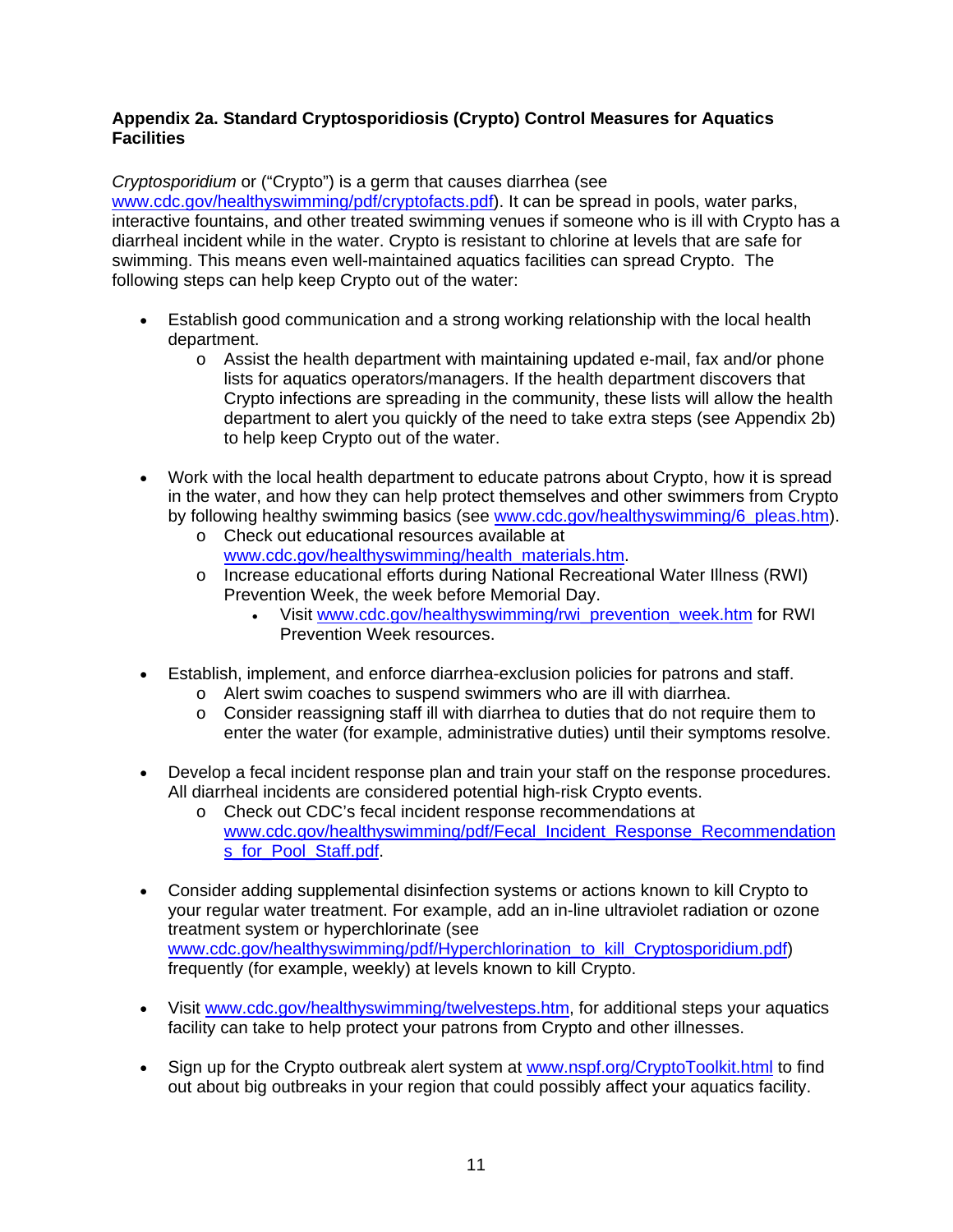## **Appendix 2b. Intensified Cryptosporidiosis (Crypto) Control Measures for Aquatics Facilities**

*Cryptosporidium* or ("Crypto") is a germ that causes diarrhea (see

[www.cdc.gov/healthyswimming/pdf/cryptofacts.pdf](http://www.cdc.gov/healthyswimming/pdf/cryptofacts.pdf)). It can be spread in pools, water parks, interactive fountains, and other treated swimming venues if someone who is ill with Crypto has a diarrheal incident while in the water. Crypto is resistant to chlorine at levels that are safe for swimming, so even well-maintained aquatics facilities can spread Crypto. Crypto can cause community-wide outbreaks, which makes taking the following steps very important:

- Work with the local health department to reinforce efforts to educate patrons about Crypto, how it is spread in the water, and how they can help protect themselves and other swimmers from Crypto by following healthy swimming basics (see [www.cdc.gov/healthyswimming/6\\_pleas.htm](http://www.cdc.gov/healthyswimming/6_pleas.htm)).
	- o Check out educational resources available at [www.cdc.gov/healthyswimming/health\\_materials.htm](http://www.cdc.gov/healthyswimming/health_materials.htm).
	- o Post diarrhea-exclusion messages where patrons can easily see and read them before entering the facility and the water.
- Reinforce diarrhea-exclusion policies for patrons and staff.
	- o Post diarrhea-exclusion messages where patrons can easily see and read them before entering the facility and the water.
	- o Alert coaches to suspend swimmers who are ill with diarrhea.
	- o Consider reassigning staff ill with diarrhea to duties that do not require them to enter the water (for example, administrative duties) until their symptoms resolve.
- Hyperchlorinate the water (when not being used) at levels to kill Crypto if the health department notifies your facility of the need to hyperchlorinate.
- Consider hyper-chlorinating regularly (for example, weekly) to help stop Crypto from spreading at your facility.
- Discuss with the health department other possible steps to help stop Crypto from spreading such as suspending group events, especially those involving high-risk groups, like groups of young children in child care programs.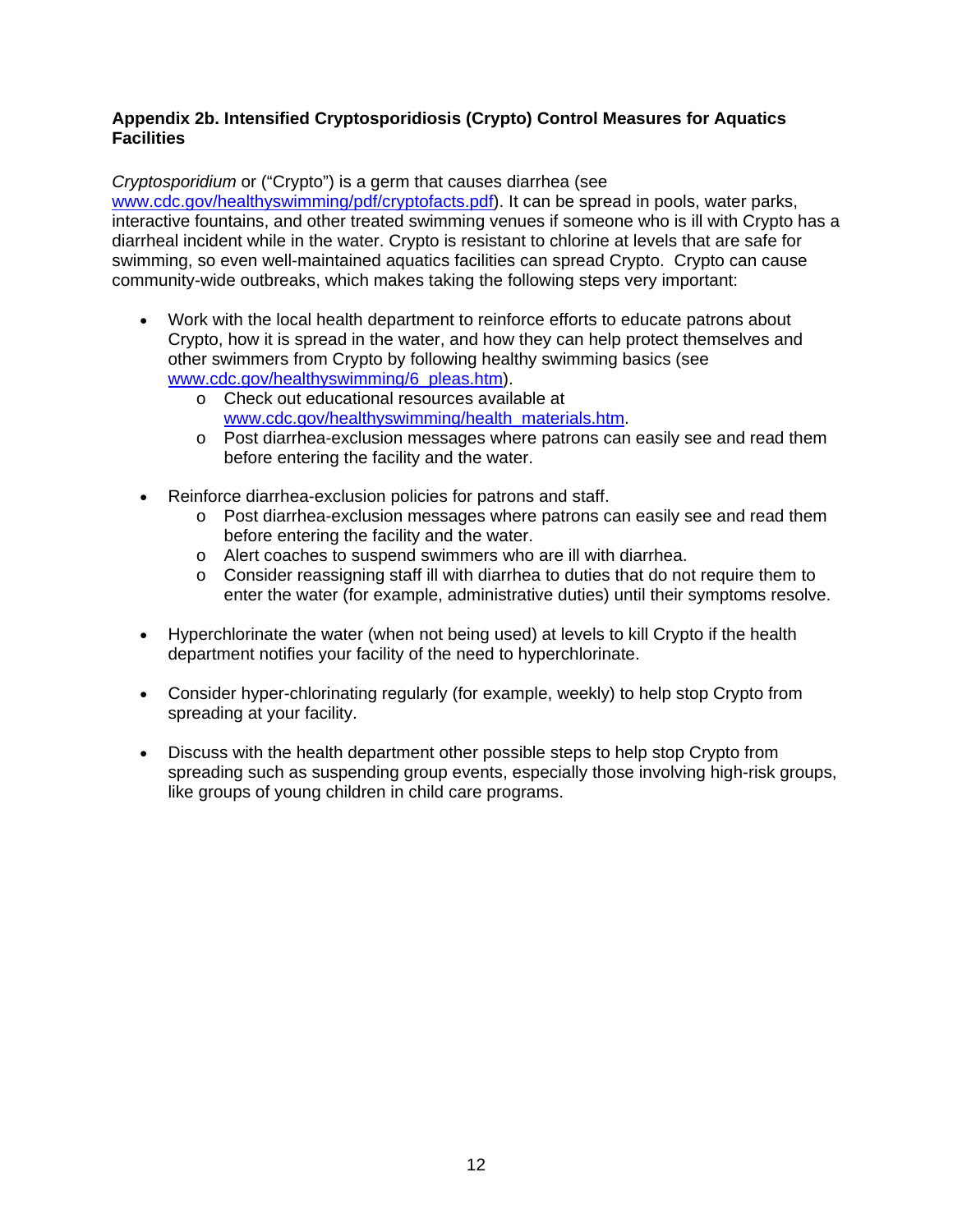## **Appendix 3a. Standard Cryptosporidiosis (Crypto) Control Measures for the Child Care Setting**

Cryptosporidiosis (Crypto) is a gastrointestinal illness caused by the parasite, *Cryptosporidium*. This illness is a common cause of diarrhea in children, especially in child care settings. The hallmark symptom of Crypto is watery diarrhea, which might be accompanied by stomach ache, nausea and vomiting, fever, and a general sick feeling. Healthy people who contract Crypto almost always get better without any treatment but treatment is available by prescription. An unusual feature of Crypto is that some people seem to get better only to have the diarrhea come back in a few days. Symptoms can come and go for up to 30 days, but usually subside in 1 to 2 weeks. However, Crypto can cause severe illness in persons with weakened immune systems, such as those with HIV infection or those taking drugs that suppress the immune system.

Because Crypto is in feces, anything that gets contaminated by feces can potentially spread the parasite. As a result, the parasite can be spread directly from person to person, through contact with contaminated objects (e.g., toys), or by swallowing contaminated water (drinking and recreational) or food. Crypto outbreaks in child care settings are most common during late summer/early fall (August/September) but might occur at any time. The spread of Crypto is highest among young children who are not toilet trained and their caregivers (those who change diapers).

To stop Crypto spreading in the child care setting:

- Educate staff and parents
	- $\circ$  Inform all staff about the symptoms of Crypto, how it is spread, and control measures to be followed.
	- o Inform parents about the symptoms of Crypto, how it is spread, outbreak control policies, and needed changes in hygiene and cleanliness.
	- $\circ$  Notify parents of children who have been in direct contact with a child or an adult caregiver with diarrhea. Parents should contact the child's healthcare provider if their child develops diarrhea.
	- o Inform parents of children and staff about Crypto's potential to cause severe disease in immunocompromised persons. Immunocompromised persons should consult their healthcare provider for further guidance.
- Exclude any child with diarrhea from the child care setting until the diarrhea has stopped.
	- o Children who are infected with Crypto but who do not have diarrhea may be allowed to return.
	- o Recently returning children can be grouped together in one classroom to minimize exposure to uninfected children.
	- o Move adults with diarrhea to jobs that minimize opportunities for spreading disease (for example, administrative work instead of food preparation).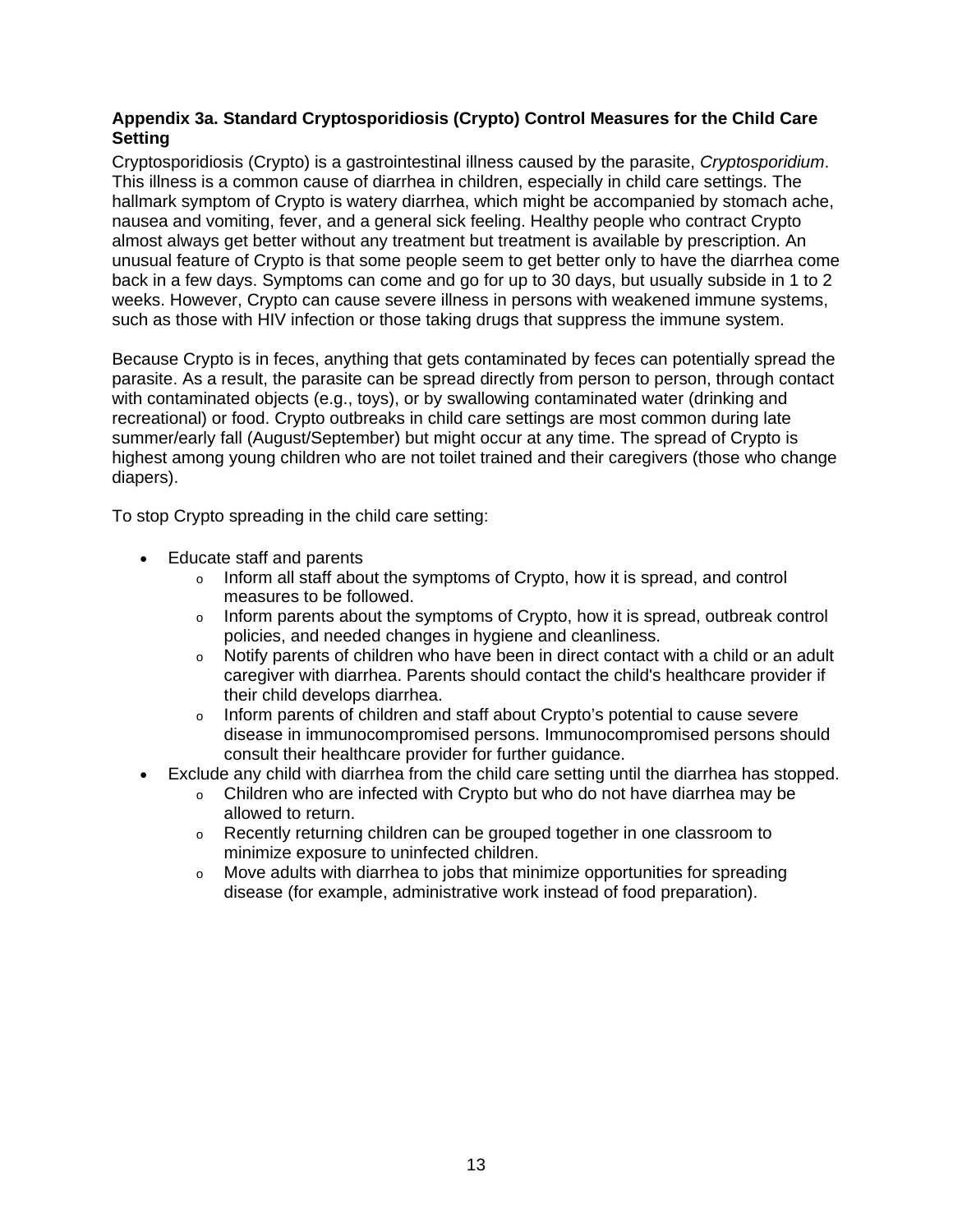- Establish, implement, and enforce policies on water-play that
	- o Exclude children ill with diarrhea from water-play and swimming activities.
	- o Discourage children from getting the water in their mouths and swallowing it.
	- o Have children shower with soap before entering the water.
		- If a child is too young to shower independently, have staff wash the child, particularly the rear end, with soap and water.
	- o Take children on frequent bathroom breaks or check their diapers often.
	- o Change children's diapers in a diaper-changing area or bathroom and not by the water.
	- o Wash hands before using water tables.
	- o Prohibit the use of fill-and-drain swimming pools because they can spread Crypto in child-care facilities.
- Practice good hygiene.
	- o Reinforce frequent hand washing and good hand washing technique for all children and adults.
	- o Good hand washing means
		- 1. Wet your hands with clean running water and apply soap. Use warm water if it is available.
		- 2. Rub hands together to make a lather and scrub all surfaces.
		- 3. Continue rubbing hands for 20 seconds. Need a timer? Imagine singing "Happy Birthday" twice through to a friend!
		- 4. Rinse hands well under running water.
		- 5. Dry your hands using a disposable paper towel or air dryer.
		- 6. Use your disposable paper towel, if possible, to turn off the faucet.

**Note:** Crypto is not killed by alcohol gels and hand sanitizers.

- o For children
	- Observe hand washing or assist when needed.
		- o Wash children's hands when they first arrive at the child care facility, after they use the toilet, after having their diapers changed, and before eating snacks or meals.
		- o Ensure children wear clothing over their diapers to reduce the opportunity for leakage.
- o For adults:
	- Wash hands after using the toilet, after helping a child use the toilet, after diapering a child, and before handling or eating food. **Note:** Where staffing permits, people who change diapers should not prepare or serve food.
- o Reinforce good diapering practices.
- o Separate diaper–changing areas from children's play and food preparation areas.
- o Use disposable gloves and change them after each diaper change.
- o Use disposable paper over the diaper changing surfaces and change it after each diaper change.
- Disinfect surfaces and objects, including but not limited to bathrooms, diaper-changing areas, food-preparation areas, tabletops, high chairs, and toys.
- Notify the state or local health department about an excessive level of diarrhea or any Crypto infections in a daycare. Crypto is a nationally reportable disease.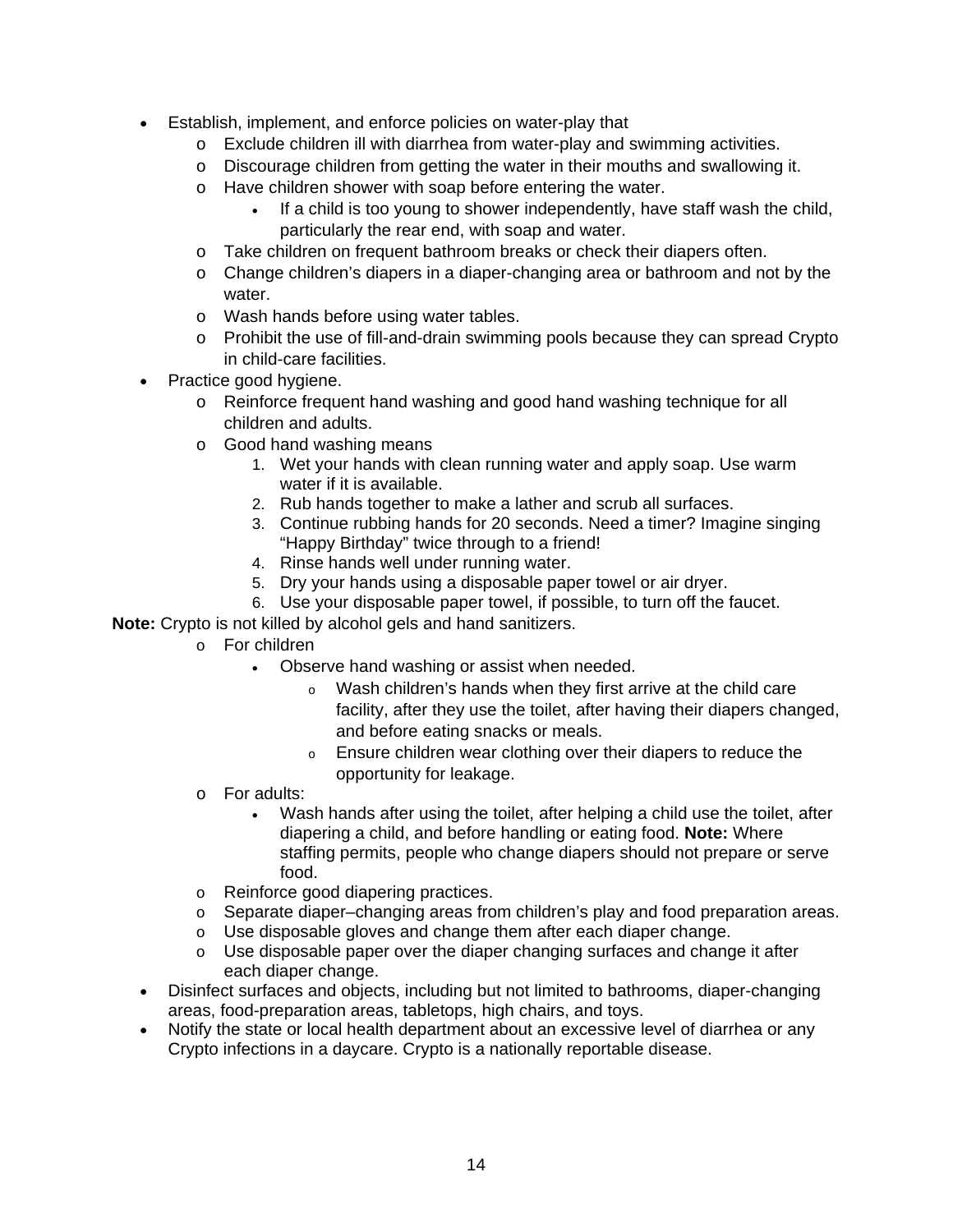## **Appendix 3b. Intensified Cryptosporidiosis (Crypto) Control Measures for the Child Care Setting**

Cryptosporidiosis (Crypto) is a gastrointestinal illness caused by the parasite, *Cryptosporidium*. This illness is a common cause of diarrhea in children, especially in child care settings. The hallmark symptom of Crypto is watery diarrhea, which might be accompanied by stomach ache, nausea and vomiting, fever, and a general sick feeling. Healthy people who contract Crypto almost always get better without any treatment but treatment is available by prescription. An unusual feature of Crypto is that some people seem to get better only to have the diarrhea come back in a few days. Symptoms can come and go for up to 30 days, but usually subside in 1 to 2 weeks. However, Crypto can cause severe illness in persons with weakened immune systems, such as those with HIV infection or those taking drugs that suppress the immune system.

Because Crypto is in feces, anything that gets contaminated by feces can potentially spread the parasite. As a result, the parasite can be spread directly from person to person, through contact with contaminated objects (e.g., toys), or by swallowing contaminated water (drinking and recreational) or food. Crypto outbreaks in child care settings are most common during late summer/early fall (August/September) but might occur at any time. The spread of Crypto is highest among young children who are not toilet trained and their caregivers (those who change diapers).

Crypto is resistant to chlorine disinfection so it is tougher to kill than most disease-causing germs. The usual disinfectants, including most commonly used bleach solutions, have little effect on the Crypto parasite. An application of hydrogen peroxide seems to work best.

If an outbreak of Crypto occurs in the child care setting:

- Educate staff and parents
	- $\circ$  Inform all staff about the ongoing outbreak, the symptoms of Crypto, how it is spread, and control measures to be followed.
	- $\circ$  Inform parents about the ongoing outbreak, the symptoms of Crypto, how it is spread, outbreak control policies, and needed changes in hygiene and cleanliness.
	- $\circ$  Notify parents of children who have been in direct contact with a child or an adult caregiver with diarrhea. Parents should contact the child's healthcare provider if their child develops diarrhea.
	- o Inform parents of children and staff about Crypto's potential to cause severe disease in immunocompromised persons. Immunocompromised persons should consult their healthcare provider for further guidance.
- Exclude any child with diarrhea from the child care setting until the diarrhea has stopped.
	- o Children who are infected with Crypto but who do not have diarrhea may be allowed to return.
	- o Recently returning children can be grouped together in one classroom to minimize exposure to uninfected children.
	- o Move adults with diarrhea to jobs that minimize opportunities for spreading disease (for example, administrative work instead of food preparation).
- Terminate all water play or swimming activities this includes any play or activities involving water tables, inflatable or rigid temporary, drain and fill swimming pools or slides, or public pool visits. The water can become contaminated and facilitate the spread of illness.
- Practice good hygiene.

**Note:** The hand-washing and diapering measures outlined below should be routine but are especially important during outbreaks.

- o Reinforce frequent hand washing and good hand washing technique for all children and adults.
- o Good hand washing means